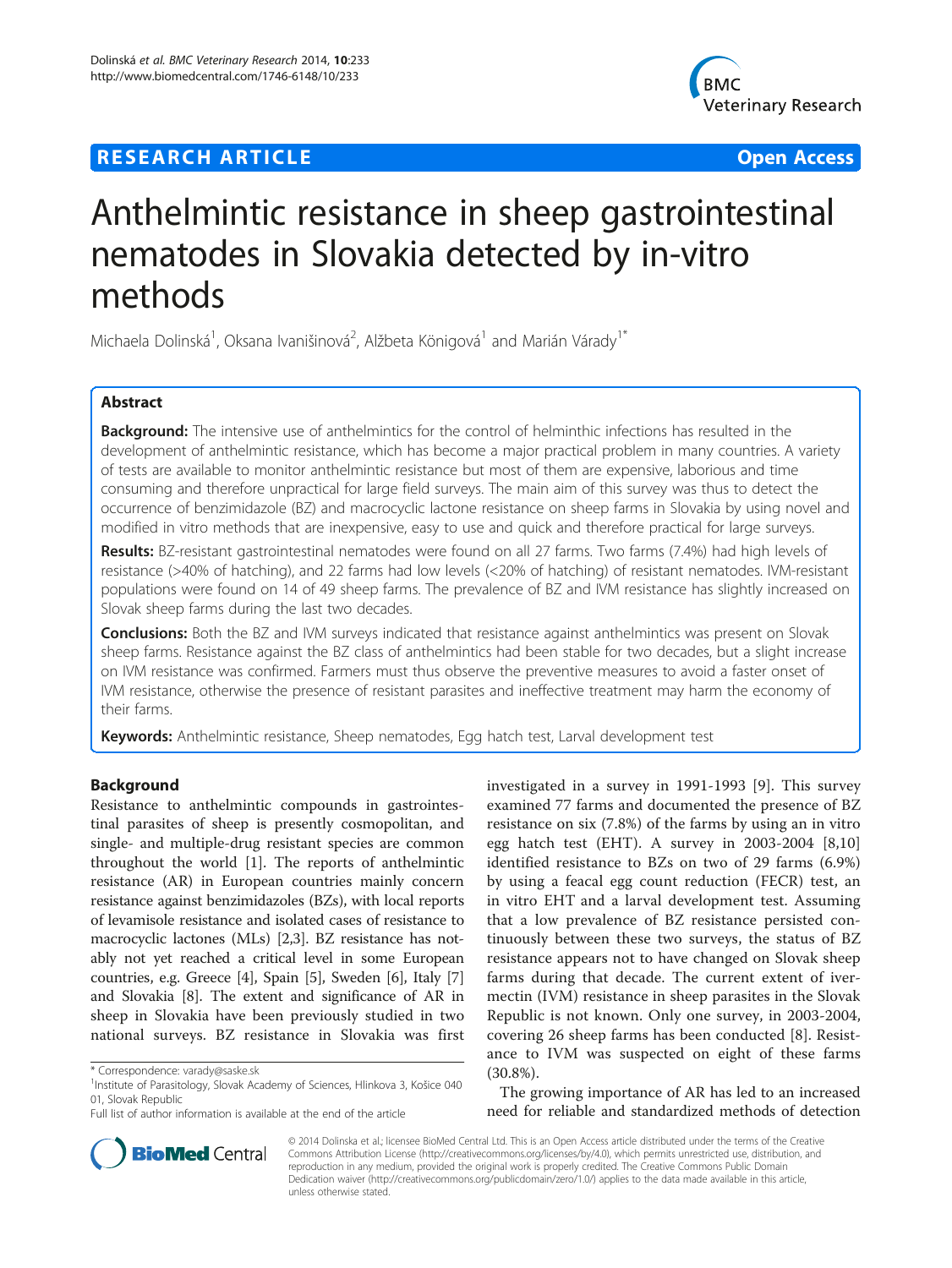[[11-13](#page-3-0)]. Effective monitoring of resistance is vital for maintaining a high efficacy of the currently available anthelmintics and for preventing further selection for resistance, especially in areas where AR is present in only a small proportion of the worm population. The use of a discrimination/delineating dose (DD) in the EHT provides a good estimate of genotypic resistance [\[14\]](#page-3-0). The egg hatch discrimination dose test (EHDDT) is less time-consuming, allows the reliable detection of a frequency of resistance alleles below 10% and is fairly reliable for the detection of BZ resistance under field conditions [[14](#page-3-0)]. The micro-agar larval development test (MALDT) for detecting IVM resistance provides comparable and reliable results and can detect low proportions of resistant worms in populations, a sensitivity that should have potential in determining resistance with field tests [[15,16\]](#page-3-0).

The most commonly used drugs in Slovakia have been BZ and ML anthelmintics [[17](#page-4-0)]. The main aim of this survey was thus to detect the occurrence of BZ and ML resistance on sheep farms in Slovakia by using novel and modified in vitro methods that are inexpensive, easy to use and quick and therefore practical for large surveys.

# Methods

#### Trial design

Animal use and study design were approved by the Ethics Committee of the Institute of Parasitology of the Slovak Academy of Sciences in accordance with the national legislation in Slovakia - Animal Welfare Act No. 23/2009. Forty-nine sheep farms were investigated in 17 districts in Slovakia. Permission to collect study samples was granted by all participating sheep farms. The sheep flocks consisted of 300-800 animals on each farm. The farms mainly kept Tsigaja, Improved Valachian and Merino breeds. The animals examined were lambs or yearlings that had not received any anthelmintic treatment for at least 10 weeks before the initiation of the tests. On each farm, 15-20 animals were selected, and fecal samples were collected directly from the rectum. Pooled fecal samples weighing 50-100 g were stored anaerobically at room temperature [[18\]](#page-4-0) and processed within a maximum of two days. Nematode eggs were collected by sequentially sieving the faeces through three stacked sieves with decreasing apertures of 250, 100 and 20 μm. The material collected on the 20-μm sieve was washed with tap water and sedimented, after which the trichostrongylid eggs were recovered by the salt flotation method [\[19\]](#page-4-0) and used for in vitro EHDDTs and MALDTs.

# Egg hatch discrimination dose test

The EHDDT was performed as described by Coles et al. [[20\]](#page-4-0). A stock solution of thiabendazole (TBZ) (Sigma-Aldrich, Germany) was prepared by dissolving the pure compound in dimethyl sulfoxide (DMSO). The final

concentration was prepared by adding 10 μl of the TBZ solution to 1.99 ml of an aqueous suspension of approximately 150 eggs⋅ml<sup>-1</sup>. A single TBZ concentration of 0.1 μg⋅ml<sup>-1</sup> was used. A control (0.5% DMSO) without anthelmintic was also included in the test. The dosed egg suspensions were incubated in 24-well plates (Nuncleon, Denmark) for 48 h at 27°C. The incubation was then terminated by adding 10 μl of Lugol's iodine to each well, and the numbers of eggs and larvae were counted. The test was performed with two replicates.

#### Micro-agar larval development test

We used the method described by Coles et al. [[13\]](#page-3-0). Tests were performed in 96-well microtiter plates. As we demonstrated in our previous study, the use of avermectin analogs and especially IVM aglycone significantly increased the ability of the test to differentiate between IVM-resistant and -susceptible isolates [[15](#page-3-0),[16](#page-3-0)]. Stock drug solutions of IVM aglycone (Tebu-bio, France) with concentration of 13,02 μg.  $ml^{-1}$  were serially diluted 1:2 with DMSO to produce 12 final concentrations ranging from 0.084 to 173.6 ng⋅ml<sup>-1</sup>. Subsequently, 12 µl of the stock solution were mixed with 150 μl of 2% Bacto agar. After solidification of the agar, 10 μl of eggs in a 0.3 mg∙ml-1 solution of amphotericin B (final number of eggs per well was 50-80) were mixed with 10 μl of yeast extract and then added to the agar. Only DMSO (1.3%) was used in the control wells. Yeast extract was prepared as described by Hubert and Kerboeuf [\[21\]](#page-4-0) (1 g of yeast extract in 90 ml of 0.85% NaCl was autoclaved for 20 min, and then 27 ml of this solution were mixed with 3 ml of 10× concentrated Earle's solution). The plates were incubated for seven days at 25°C. Larvae were then killed with Lugol's iodine solution, and the number of third-stage (L3) larvae at each concentration was determined under an inverted stereomicroscope. The L3 larvae were morphologically differentiated and identified as by Van Wyk et al. [[22\]](#page-4-0).

# Results

# Egg hatch discrimination dose test

We examined 27 sheep farms in 2011-2012 in six districts of Slovakia for BZ resistance in gastrointestinal nematodes. Table 1 shows the percentages of hatched eggs for the farms obtained by the EHDDT. Instead of using the conventional threshold values ( $ED_{50}$  or  $ED_{99}$ ), we used the

Table 1 Number of sheep farms with different percentage levels of hatched eggs at a threshold DD of 0.1 ug∙ml-1 TBZ in EHDDTs on 27 farms

|            | Percentage of hatched eggs at a DD of 0.1 ug.ml <sup>-1</sup> TBZ |            |            |           |  |  |
|------------|-------------------------------------------------------------------|------------|------------|-----------|--|--|
|            | $(< 10\%)$                                                        | $(10-20%)$ | $(20-40%)$ | $(>40\%)$ |  |  |
| # of farms |                                                                   | 10.        |            |           |  |  |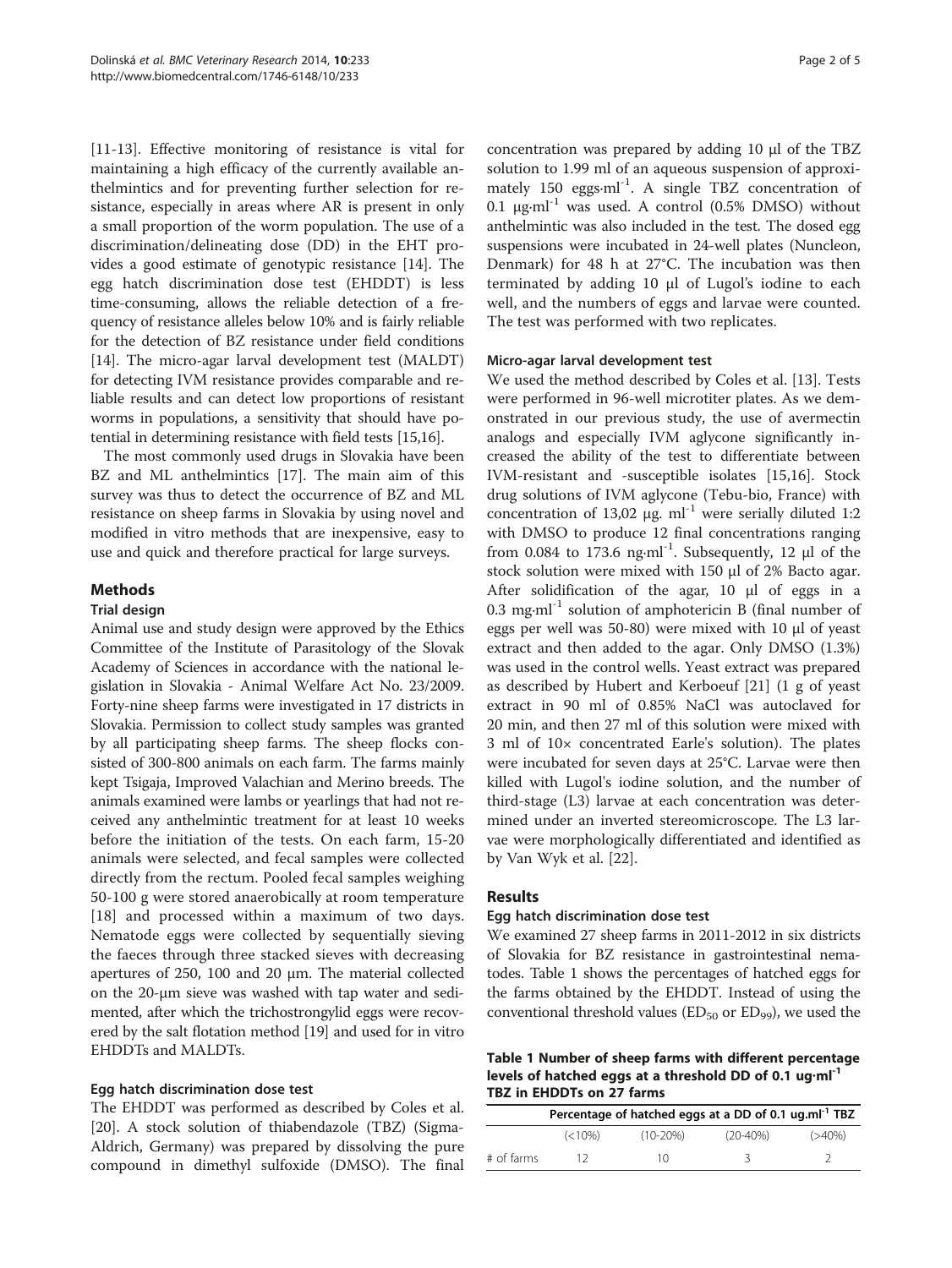number of hatched eggs at a DD concentration of 0.1 ug∙ml-1 TBZ, because the results of Coles et al. [\[13\]](#page-3-0) and Čudeková et al. [[14](#page-3-0)] suggested that this DD prevented 99% of the susceptible eggs from hatching. The percentage of hatched eggs is thus a direct measure of the percentage of BZ-resistant eggs in the sample. The percentages were divided into four categories of farms based of their status of susceptibility/resistance determined by hatching in the EHDDT. More than 10% of the eggs from 12 farms hatched, and 10-20% of the eggs from 10 farms hatched. The hatching percentages for the DD on three farms were 20-40%. High hatching percentages (>40%) were recorded on only two farms.

#### Micro-agar larval development test

The results of the MALDTs from 49 farms are presented in Table 2. We chose the threshold discriminating concentration of 21.6 ng⋅ml<sup>-1</sup> IVM aglycone because no development of the susceptible isolates occurred at this concentration [\[15,16\]](#page-3-0). L3 larvae from 14 farms (28.57%) developed in this threshold concentration, which suggested the presence of IVM-resistant nematodes. A low level of resistant parasites (<30% development) was detected on 12 farms (24.49%). The presence of more than 30% resistant parasites was confirmed on only two farms (4.08%). The differentiation of L3 larvae at the discrimination concentrations revealed the presence of Ostertagia/Trichostrongylus spp. in all 14 tests. The MALDT was negative from 32 farms. Data could not be obtained from three farms due to low egg counts.

#### **Discussion**

The first survey of BZ resistance on Slovak sheep farms was conducted in 1991-1993 [\[9](#page-3-0)]. This survey examined 77 farms and documented the presence of BZ resistance on six farms (7.8%) by the use of the EHT. A further survey was performed in 2003-2004 [\[8,10\]](#page-3-0) using in vivo and in vitro tests and found resistance to BZ products on two of 29 farms (6.9%). The status of BZ resistance on Slovak sheep farms changed little between 1993 and 2006, assuming a low persistent prevalence of BZ resistance during the intervening, untested period.

Our survey of BZ resistance was performed in 2011- 2013, when we examined 27 sheep farms in six districts of Slovakia. We used the EHDDT to determine the percentage of resistant larvae in the populations by using a DD of TBZ  $(0.1 \mu g \cdot ml^{-1})$ . We found resistant nematodes on all farms. Three separate field surveys of AR in

parasites of sheep farms over almost two decades suggested that the percentage of farms with resistant nematodes was stable below 10%. All three surveys had used different classifications of BZ resistance. The farms in the first survey [\[9](#page-3-0)] used the WAAVP classification [[20](#page-4-0)] that defined resistance as  $ED_{50}$  values in the EHT over 0.1 μg∙ml-1 TBZ. The second survey [[8,10\]](#page-3-0) defined resistance as in vivo FECRs less than 95% and lower 95% confidence limits of reduction less than 90%. Additionally, in vitro EHTs and LDTs were used in the survey, and farm populations were classified as resistant if the estimated ED<sub>50</sub> was greater than 0.1  $\mu$ g⋅ml<sup>-1</sup> TBZ in the EHT and if  $LC_{99}$  was over 0.03  $\mu$ g⋅ml<sup>-1</sup> TBZ in the LDT. The present survey confirmed the presence of BZ resistant nematodes on all farms. Controversially, the results obtained in 1993 and 2012 are not necessarily different. The majority of the farms in 2013 had hatching percentages below 40%, which estimated  $ED_{50}$  to be below 0.1 μg∙ml-1 TBZ. Only two of 27 farms (7.4%) would have exceeded the threshold of 0.1 μg∙ml-1 TBZ of the second survey. Based on the questionnaire study of Slovak sheep farms [\[17\]](#page-4-0), BZs are still in common use, due to the lower price compared to ML drugs. BZs had been widely used on sheep farms in recent decades, which undoubtedly contributed to the development of BZ resistance.

The first report of IVM resistance in Slovakia found resistant nematodes on six of 26 sheep farms (23.08%) and suspected resistance on eight more farms using in vivo FECRTs [\[8\]](#page-3-0). Our survey found a high occurrence (>30% resistant larvae using a DD) of IVM-resistant parasites on two farms (4.35%) and the presence of low resistance (<30% resistant larvae using a DD) on 12 farms (26.07%). IVM resistance was not detected on 32 of the 46 farms. Čerňanská et al. [\[8](#page-3-0)] concluded that the main reason for the unexpectedly high occurrence of IVM resistance on Slovak sheep farms could be due to a lower efficacy of the generic IVM formulations used in the survey. Similarly, van Wyk et al. [\[23\]](#page-4-0) identified a problem of substandard generic products in South Africa. The occurrence of IVM resistance may thus be lower, as the authors described [\[8](#page-3-0)]. BZs and MLs are the most commonly used drugs in Slovakia for drenching sheep. The frequent use of generic IVM formulations in Slovakia during the last two decades, due to their low cost, may result in the lower efficacy. A direct comparison between our results and those of previous surveys is not possible due to the different methodologies used. The correlation between in vivo and in vitro tests is not always good. Maharshi et al. [[24](#page-4-0)]

Table 2 Number of sheep farms with the development of larvae at a threshold DD of 21.6 ng⋅ml<sup>-1</sup> IVM aglycone in LDTs on 49 farms in Slovakia

| # of sheep farms | Low egg counts<br>in fecal samples | No resistance | Low resistance<br>(<30% development) | High resistance<br>(>30% development) |
|------------------|------------------------------------|---------------|--------------------------------------|---------------------------------------|
| 4С               |                                    |               |                                      |                                       |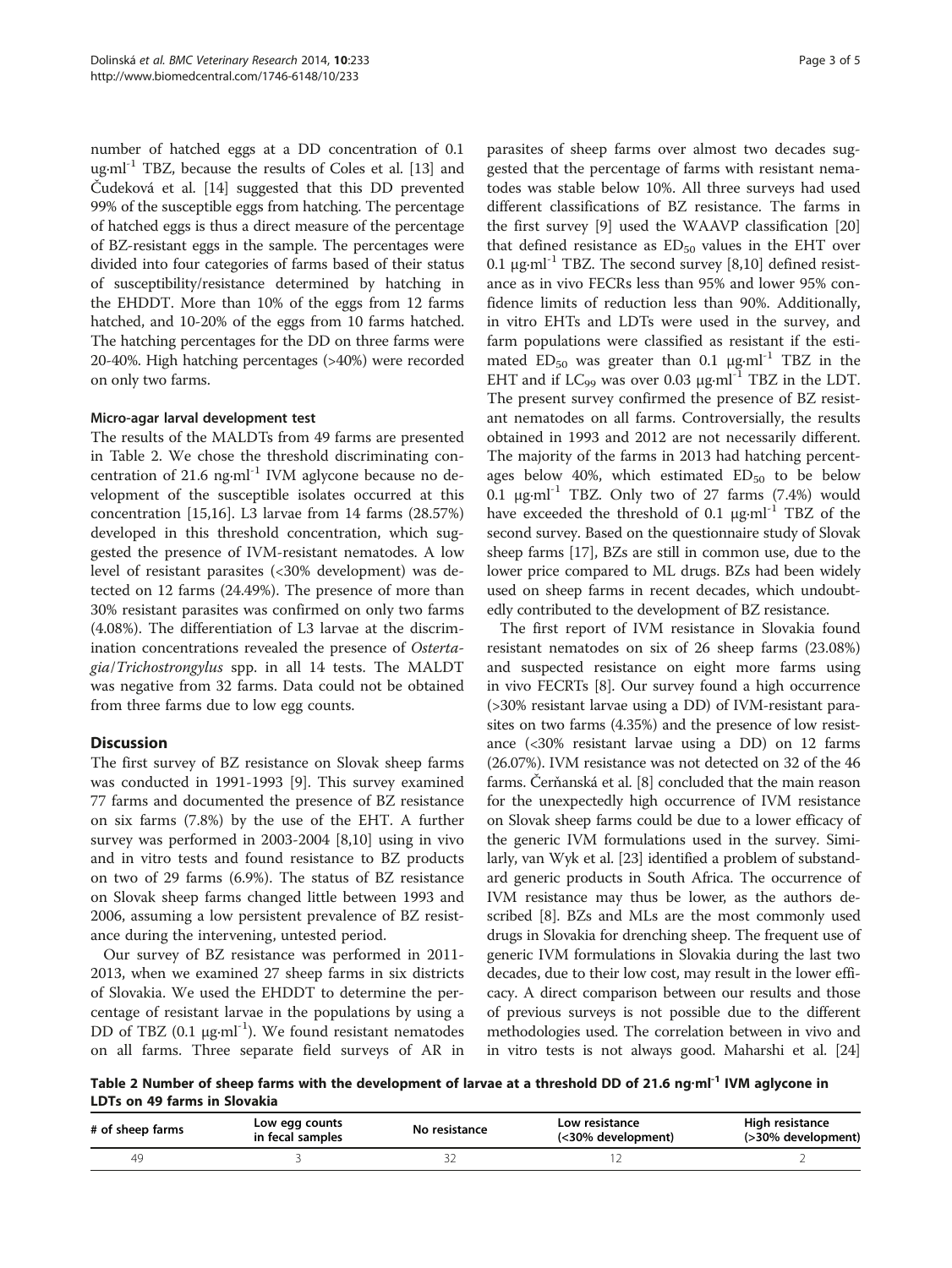<span id="page-3-0"></span>observed a poor correlation between FECRs and the EHT for detecting BZ resistance. Phenotypic expression in the EHT was evident, with an occurrence of >30% homozygous resistant genotypes in the population. Based on our previous studies [[25](#page-4-0),14,16], the two in vitro tests, EHT and LDT, have the potential to detect a low level of resistance by using the  $ED_{99}/LC_{99}$  criterion or a DD. The  $ED_{50}/LC_{50}$ criterion, however, is not able to provide early detection during the development of resistance, especially if the alleles for resistance are rare in the parasite population. Additionally, the in vivo FECR test lacks the sensitivity to detect low levels of resistance [[26,27](#page-4-0)].

The two subclasses of MLs, the avermectins and the milbemycins, are the most commonly used drugs against gastrointestinal parasites in small ruminants in most countries. These drugs entered the anthelmintic market in the 1980s, and IVM-resistant strains of gastrointestinal parasites of sheep have since emerged in many parts of the world. The situation in other European countries is similar to that in Slovakia, where the problem of IVM resistance has not yet reached a critical level. Documented cases of IVM resistance demonstrate that the situation is similar to the status in countries such Australia, New Zealand and South Africa 10-15 years ago. These countries are currently fighting the extreme spread of IVM-resistant parasites on sheep farms, but the reliance on a new anthelmintic class (e.g. aminoacetonitrile derivatives) is not always a solution [[28\]](#page-4-0). All available measures must be used to prevent a repetition of history and to guard against the spread of IVMresistant strains on sheep farms.

Diagnostic tests should be simple and inexpensive, provide rapid and reliable results and be suitable for standardization among the laboratories of many countries [16]. Both versions of the in vitro tests we applied for surveying field resistance provided easy, sensitive, rapid, inexpensive and repeatable diagnostic tools for diagnosing BZ and IVM resistance in the gastrointestinal parasites of sheep. The discriminating doses we used in our study offer valuable information for reducing the effort needed to determine the presence of resistance in parasite populations.

# **Conclusions**

Both the BZ and IVM surveys indicated that resistance against BZ and ML anthelmintics was present on Slovak sheep farms. Resistance against the BZ class of anthelmintics had been stable for two decades, but a slight increase on IVM resistance was confirmed. Farmers must thus observe the preventive measures to avoid a faster onset of IVM resistance, otherwise the presence of resistant parasites and ineffective treatment may harm the economy of their farms.

#### Competing interests

The authors declare that they have no competing interests.

#### Authors' contributions

MV planned, designed and initiated the study. MD, OI, AK and MV participated in the experimental field and laboratory work. MD and MV wrote the manuscript and revised it. All authors contributed to the critical revision and approved the final version of the manuscript.

#### Acknowledgements

This study was supported by the VEGA grant agency, grant No. 2/0151/13 of the Scientific Agency of the Slovak Academy of Sciences and by Slovak Research and Development Agency project No. LPP - 0186-07 and 0539-10.

#### Author details

<sup>1</sup>Institute of Parasitology, Slovak Academy of Sciences, Hlinkova 3, Košice 040 01, Slovak Republic. <sup>2</sup>Institute of Animal Physiology, Slovak Academy of Sciences, Šoltésovej 4-6, Košice 04001, Slovak Republic.

#### Received: 15 June 2014 Accepted: 22 September 2014 Published online: 01 October 2014

#### References

- 1. Kaplan RM: Drug resistance in nematodes of veterinary importance: a status report. Trends Parasitol 2004, 20:477–481.
- 2. Papadopoulos E: Anthelmintic resistance in sheep nematodes. Small Rumin Res 2008, 76:99–103.
- 3. Geurden T, Hoste H, Jacquiet P, Traversa D, Sotiraki S, Frangipane Di Regalbono A, Tzanidakis N, Kostopoulou D, Gaillac C, Privat S, Giangaspero A, Zanardello C, Noé L, Vanimisetti B, Bartram D: Anthelmintic resistance and multidrug resistance in sheep gastro-intestinal nematodes in France, Greece and Italy. Vet Parasitol 2014, 201:59–66.
- 4. Papadopoulos E, Himonas CH, Coles GC: Drought and flock isolation may enhance the development of anthelmintic resistance in nematodes. Vet Parasitol 2001, 97:253–259.
- 5. MA Á-S, Pérez García J, Cruz Rojo MA, Rojo Vázquez FA: Anthelmintic resistance in trichostrongylid nematodes of sheep farms in Northwest Spain. Parasitol Res 2003, 99:78–83.
- 6. Höglund J, Gustafsson K, Ljungström BL, Engström A, Donnan A, Skuce P: Anthelmintic resistance in Swedish sheep flocks based on a comparison of the results from the faecal egg count reduction test and resistant allele frequencies of the β- tubulin gene. Vet Parasitol 2009, 161:60–68.
- 7. Rinaldi L, Morgan ER, Bosco A, Coles GC, Cringoli G: The maintenance of anthelmintic efficacy in sheep in a Mediterranean climate. Vet Parasitol 2014, 203:139–143.
- 8. Čerňanská D, Várady M, Čorba J: A survey on anthelmintic resistance in nematode parasites of sheep in the Slovak Republic. Vet Parasitol 2006, 135:39–45.
- 9. Praslička J, Várady M, Čorba J, Veselý L: A survey of anthelmintic resistance in Slovakia. Vet Parasitol 1994, 52:169–171.
- 10. Várady M, Čerňanská D, Čorba J: Use of two in vitro methods for the detection of anthelmintic resistant nematode parasites on Slovak sheep farms. Vet Parasitol 2006, 135:325–331.
- 11. Várady M, Čorba J: Comparison of six in vitro tests in determining benzimidazole and levamisole resistance in Haemonchus contortus and Ostertagia circumcincta of sheep. Vet Parasitol 1999, 80:239–249.
- 12. Taylor MA, Hunt KR, Goodyear KL: Anthelmintic resistance detection methods. Vet Parasitol 2002, 103:183–194.
- 13. Coles GC, Jackson F, Pomroy WE, Prichard RK, Von Samson-Himmelstjerna G, Silvestre A, Taylor MA, Vercruysse J: The detection of anthelmintic resistance in nematodes of veterinary importance. Vet Parasitol 2006, 31:167–185.
- 14. Čudeková P, Várady M, Dolinská M, Königová A: Phenotypic and genotypic characterisation of benzimidazole susceptible and resistant isolates of Haemonchus contortus. Vet Parasitol 2010, 172:155-159.
- 15. Dolinská M, Königová A, Várady M: Is the micro-agar larval development test reliable enough to detect ivermectin resistance? Parasitol Res 2012, 111:2201–2204.
- 16. Dolinská M, Königová A, Letková V, Molnár L, Várady M: Detection of ivermectin resistance by a larval development test – Back to the past or step forward? Vet Parasitol 2013, 198:154–158.